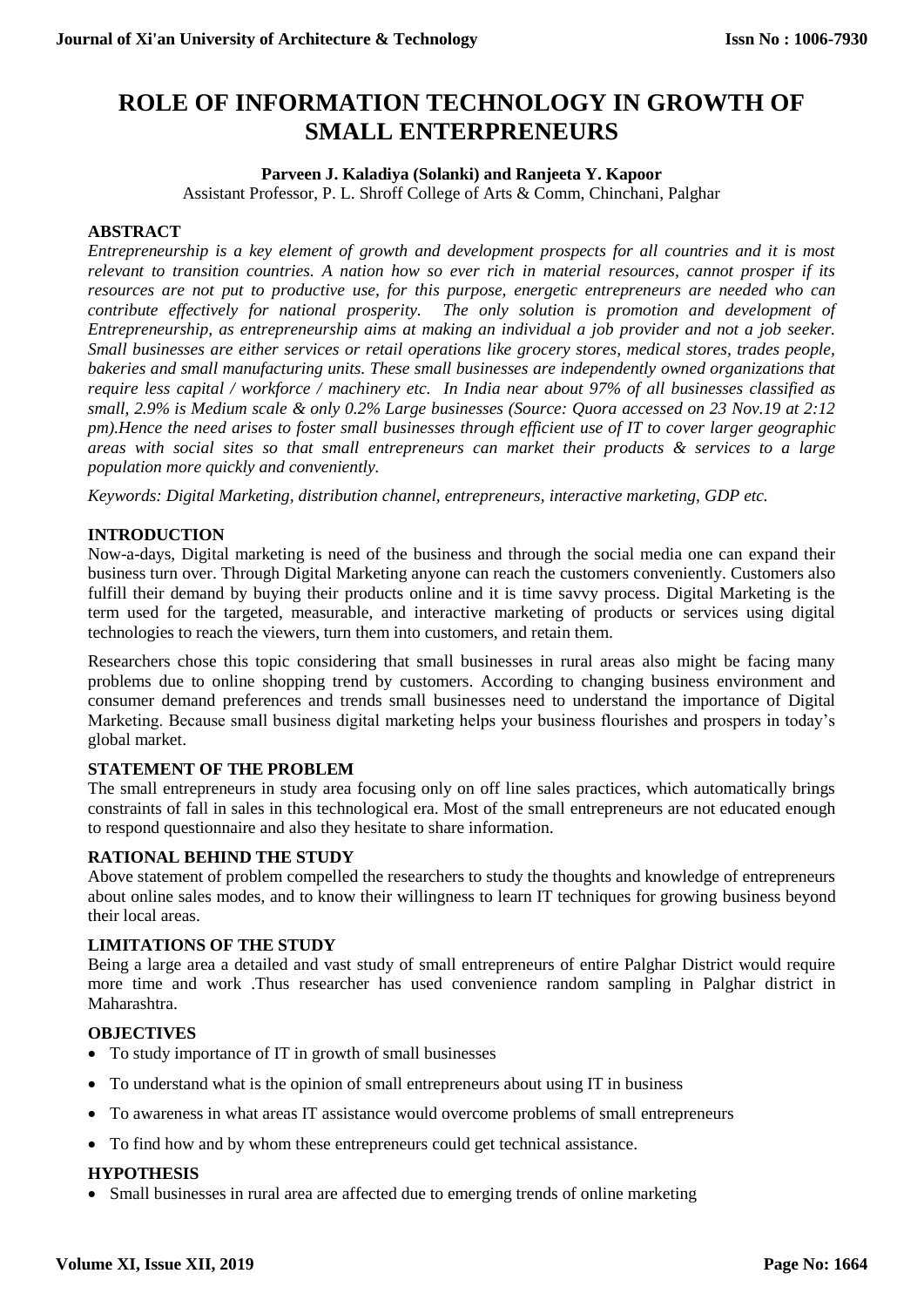Young entrepreneurs prefer to learn application of ICT in enhancing sales

#### **METHODOLOGY**

Researchers used primary and secondary sources of data collection. Primary data has been collected from small entrepreneurs in the form of questionnaire. Our targeted sample size is 75 small entrepreneurs but received responses are only 32.

#### **PROFILE OF THE STUDY AREA**

Palghar is 36<sup>th</sup> District of Maharashtra state in India.Palghar District is located on North side of Mumbai. Palghar is 25km away from National Highway No.8 (Mumbai –Ahmadabad Highway). The sea coast approximately 20km away from the Palghar municipal limit, is surrounded on North side by the village kolgaon, Nandora & Morekuran, West side by village Kharekuran and Dhansar, South side by Mahim &Varkhunti and East side by village Chahade, Shelavali & Ambadi. Tarapur Boisar industrial area is situated on North side about 12km away from palghar, is a more trible populace living in remote areas. It includes the tribal dominated talukas of Mokhada, Jawahar, Talasari, Vikramgadh, Wada, Dahanu & Vasai. Hence it is necessary to know the role of IT in entrepreneurship of local public in study area.

#### **ANALYSIS & FINDINGS**



Above diagram shows that variety of small entrepreneurs are considered for study. These businesses are running into a very tiny set ups, with limited capital requirement.



As per above data it is clear that approximately 47% respondents are young age group i.e. 31 to 40 years, and around 44% are of 40 to 50 years clearly shows attraction of youngsters towards small enterprises.

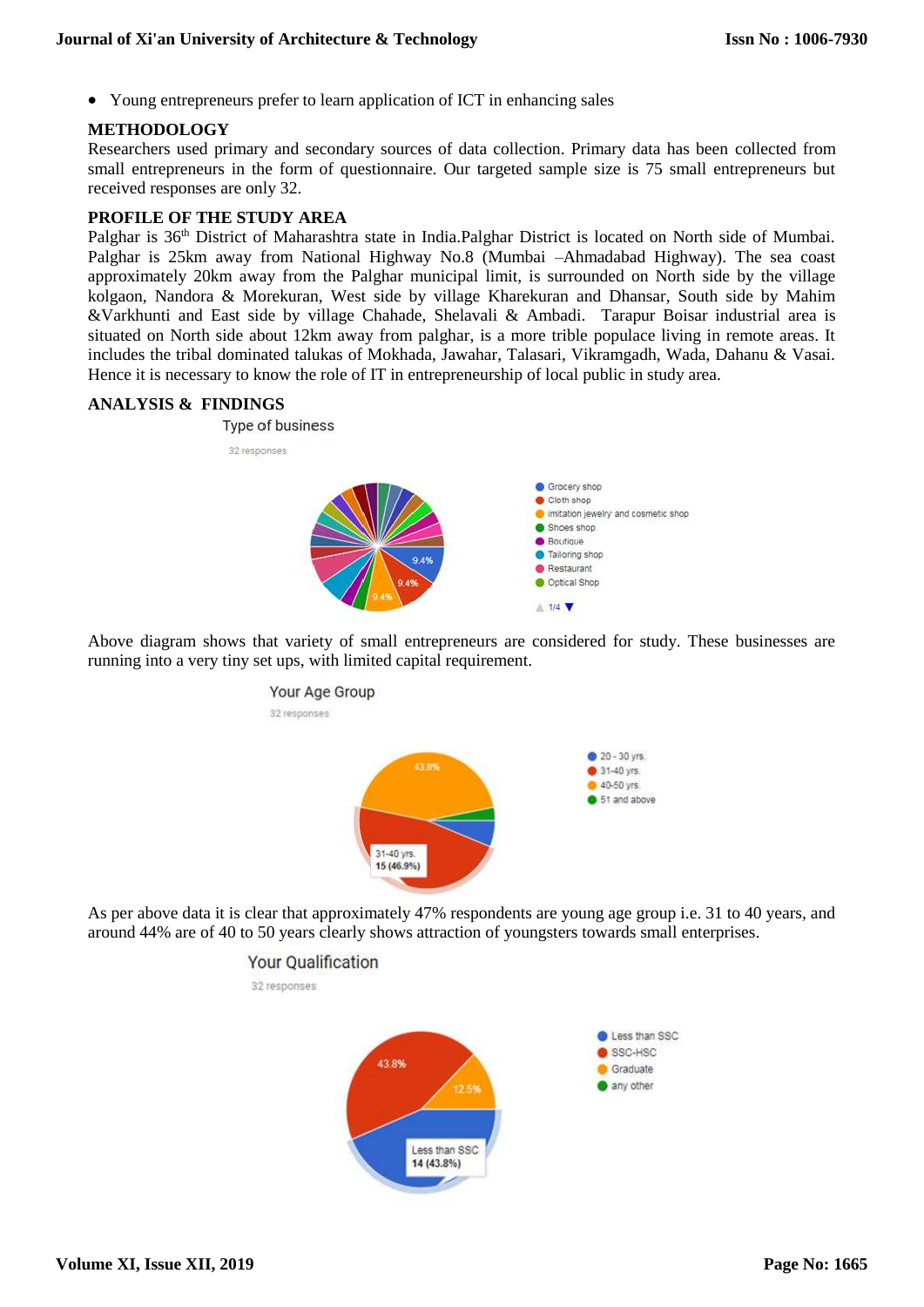By observing above diagram it is clear that more than 80% of small business owners are not even graduate. It takes us to the thought that less percentage of graduates are attracted towards small businesses.



It is clear with above figure that about 97% of entrepreneurs are aware about the Online shopping.



Only 46.9% respondents agree that online shopping is one of the reason to decline sale. Others don't agree to this.



81% respondents are interested to enter in online market though most of them don't agree that right now online marketing affected their sales but still as a precautionary measure they are ready to learn technology to improve sales.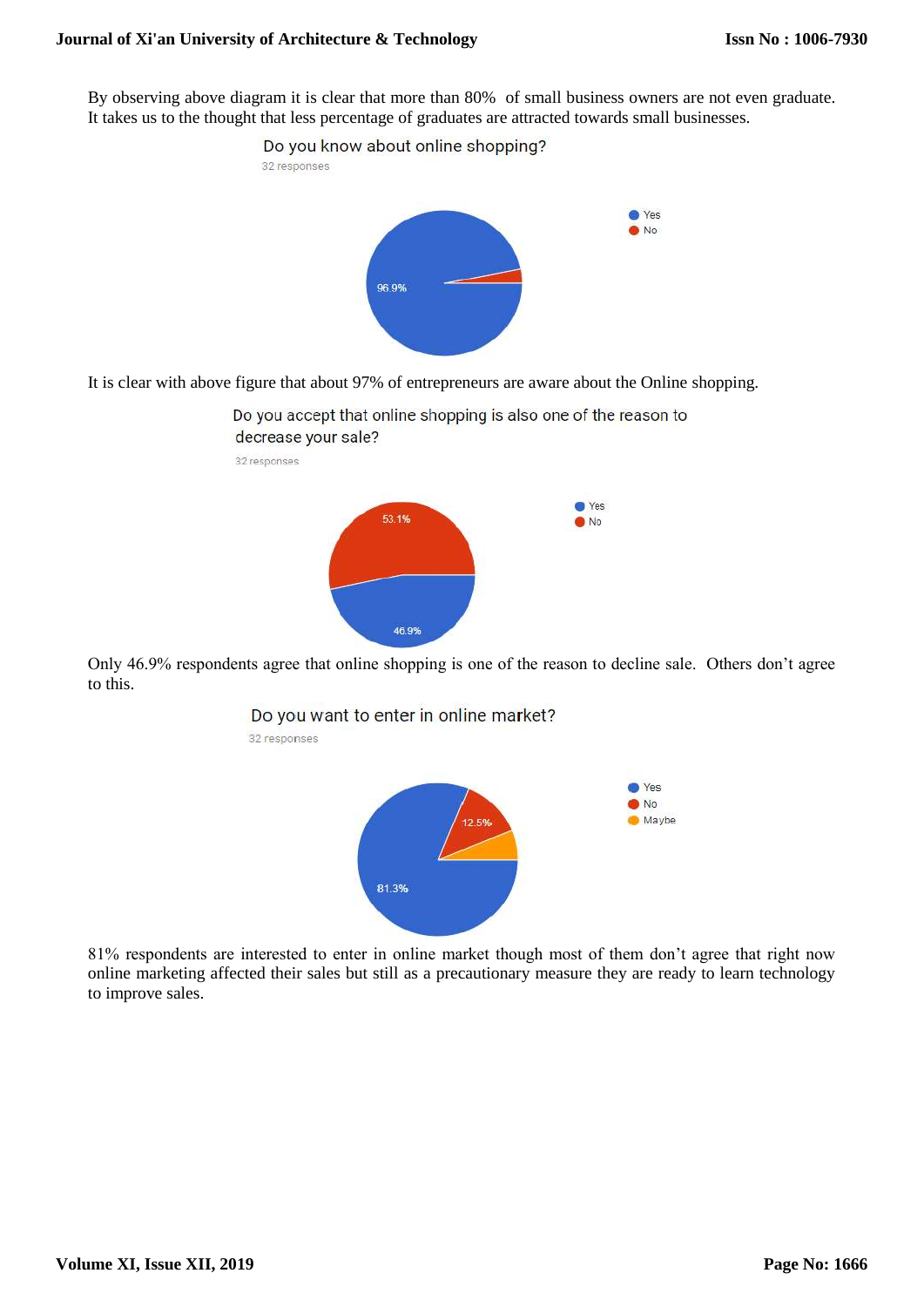Do you know how to use Digital techniques to sale products? 32 responses ● Yes  $\bullet$  No 81.3%

81% of respondents are unaware about digital techniques to sale their products. Also we have found that very less number of respondents is aware about it as they are techno-literate.

18.8%

Would you like to develop your own website to sale your product?



53 % of small businesses wants to develop their own website whereas 47% of them are not interested create own website.

#### Do you know the procedure to sale your products online?



81% respondents wants to sale products online but they don't know the procedure to sale their products online.

**Volume XI, Issue XII, 2019**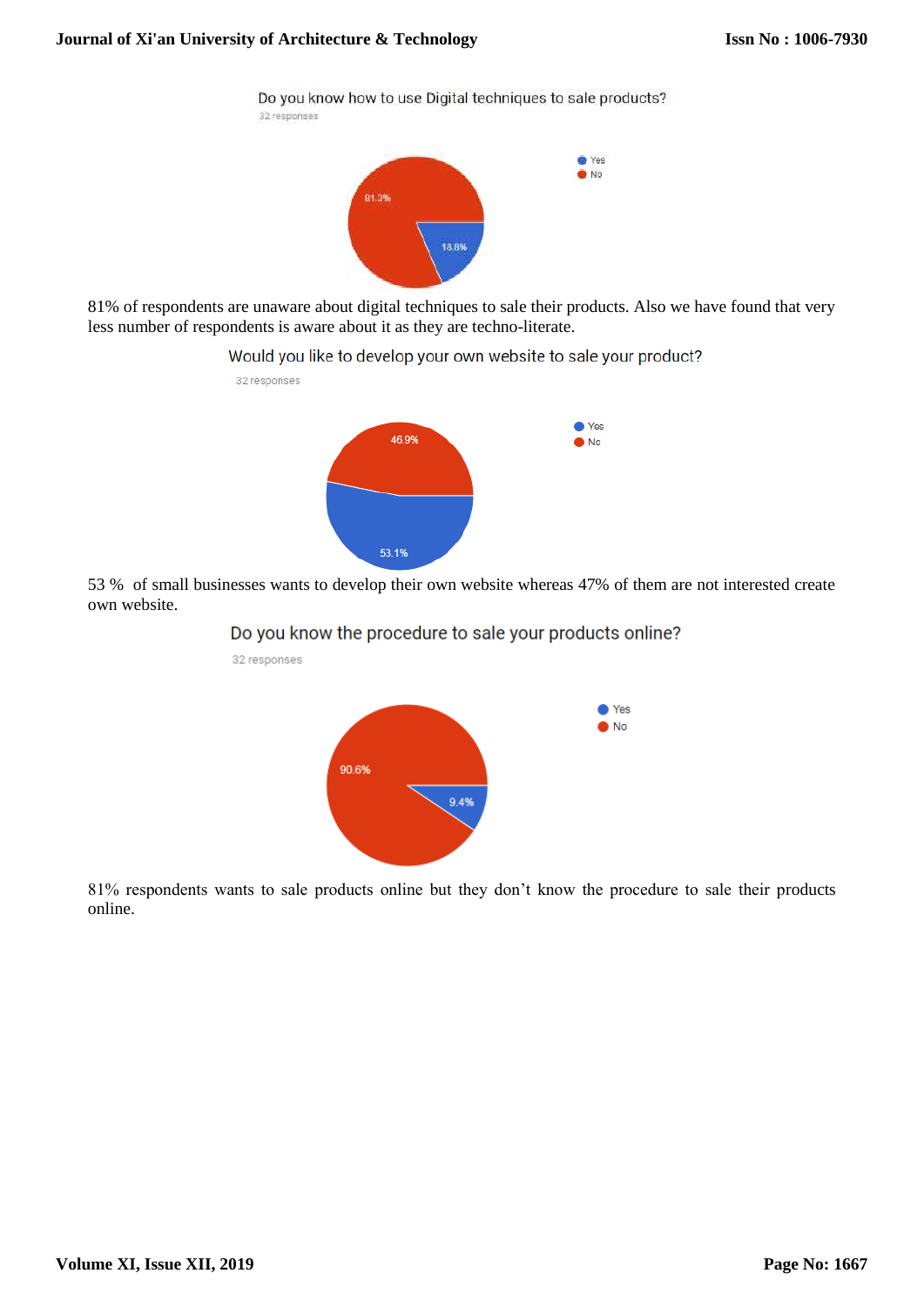## Would you like to get free training by any agency to sale your products online?

32 responses



84% respondents want to get training to sale their products online.

**List Of Indian Digital Marketing Agencies Who Provide Assistance Exclusive To Small Businesses:**

## 1. **[DOT COM INFOWAY](https://www.dotcominfoway.com/mobile-application-development/mobile-apps-marketing/?utm_source=themanifest.com&utm_medium=sponsorship)**

- 2. Niswey
- 3. SEOValley Solutions Pvt. Ltd.
- 4. WebGuruInfosystems Pvt. Ltd.
- 5. Sweans Technologies
- 6. SEO.com
- 7. IndiWork Software Solutions Pvt. Ltd.
- 8. WebbyMonks
- 9. Cibirix
- 10.King Crescent
- **Maintenance of distribution channel is a problem for most of the respondents hence they are satisfied with traditional business practices.**

#### **SUGGESTION:**

- To study importance of IT in growth of small businesses
- To understand what is the opinion of small entrepreneurs about using IT in business
- To spread awareness in what areas IT assistance would overcome problems of small entrepreneurs
- To find how and by whom these entrepreneurs could get technical assistance.
- Digital marketing awareness campaign can be started by Government as well as Private Agencies.
- Small businesses should shift to digital promotional techniques instead of traditional advertising and promotional methods.
- Considering the fact that the study area of Palghar District, basically covered by Tribal region hence customers as well as sellers are yet not affected due to online market. Researchers would like to recommend strongly that marketing agencies must approach small businesses in the study area and acquaint them with the current global market scenario. This would definitely help them in future though they are not affected right now.
- Management Skill development courses should be provided to overcome the problem of the maintenance of distribution channel for quick delivery.
- Through our research it is found that most of the entrepreneurs are less educated therefore few certificate courses should be developed by the government linked with local ITI (Industrial Training Institute).